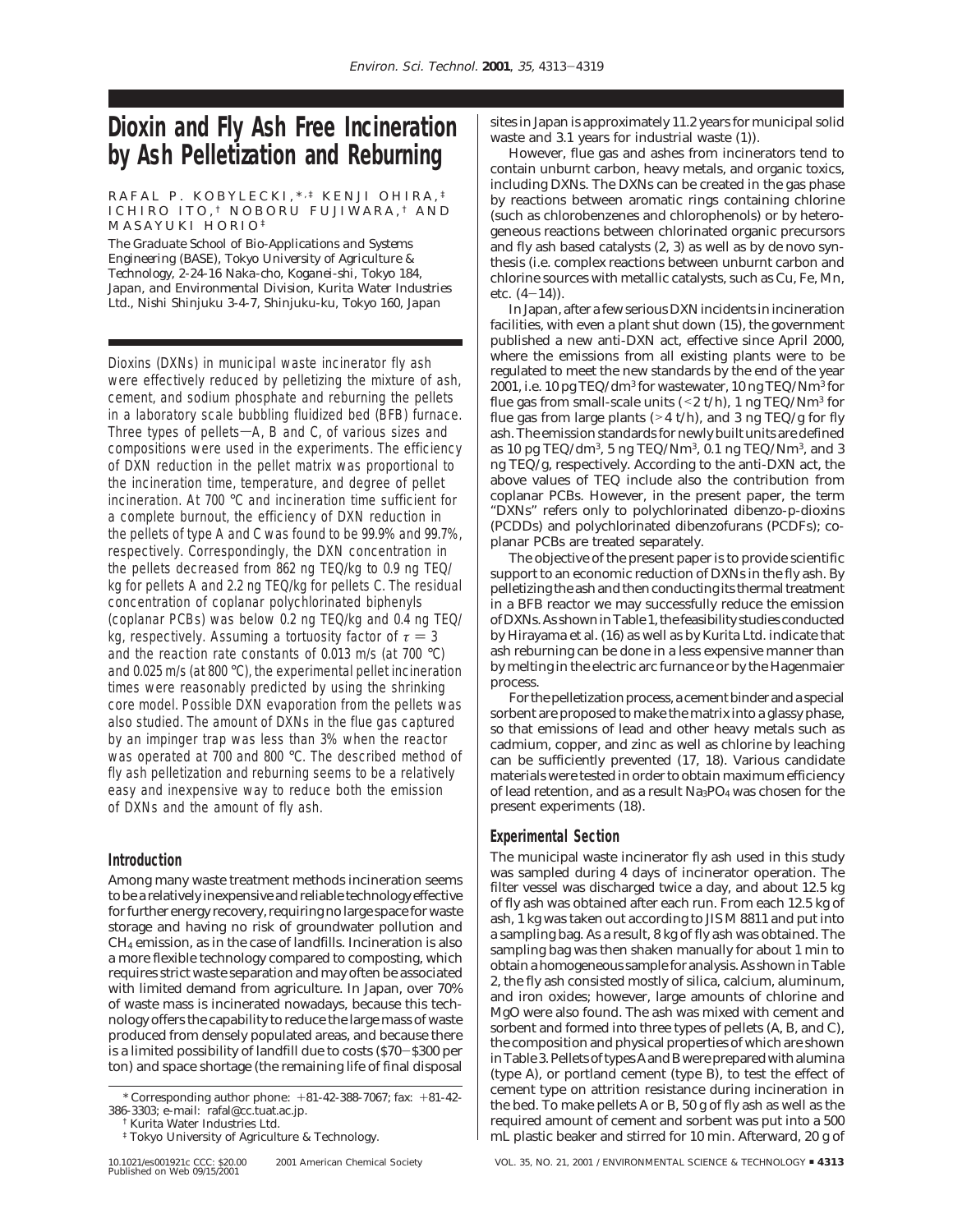### **TABLE 1. Comparison of Relative Costs of Three Ash Treatment Methods**

| system                            | fly ash<br>melting $(16)$     | hagenmaier<br>(16)   | reburning <sup>a</sup> |
|-----------------------------------|-------------------------------|----------------------|------------------------|
| components                        | melting<br>furnance           | heating unit fly ash | treatment              |
|                                   | flue gas<br>treatment<br>unit | fly ash<br>treatment |                        |
|                                   | fly ash<br>treatment          |                      |                        |
| construction costs <sup>b</sup> 1 |                               | 1/6                  | 1/10                   |
| electricity charges <sup>b</sup>  | 1                             | 1/3                  | unknown                |
| unit area <sup>b</sup>            | 1                             | 1/4                  | 1/5                    |
| running costs <sup>b</sup>        | 1                             | 2/3                  | 1/3                    |
| DXN reduction                     | 99.97%                        | 99-99.7%             |                        |
| maintenance freq                  | 3 times/year                  | 1 time/year          | 1 time/year            |

<sup>a</sup> Feasibility study done by Kurita Ltd. <sup>b</sup> Values relative to those for fly ash melting technology.

## **TABLE 2. Composition of Fly Ash**

| element                        | wt % | element          | wt %        |
|--------------------------------|------|------------------|-------------|
| SiO <sub>2</sub>               | 32.3 | MgO              | 2.7         |
| CaO                            | 24.8 | K <sub>2</sub> O | 1.7         |
| Al <sub>2</sub> O <sub>3</sub> | 16.7 | SO <sub>3</sub>  | 0.8         |
| CO <sub>2</sub>                | 6.7  | CuO              | 0.5         |
| СI                             | 5.8  | ZnO              | 0.5         |
| Fe <sub>2</sub> O <sub>3</sub> | 4.2  | <b>MnO</b>       | < 0.5       |
| Iq-loss $(600 °C)$             | 3.4  | Pb               | 1.150 mg/kg |
|                                |      |                  |             |

## **TABLE 3. Composition and Physical Properties of Pellets**

| pellet type                                           | А    | B       |      |
|-------------------------------------------------------|------|---------|------|
| diameter, mm                                          | 26   | 26      | 8    |
| length, mm                                            | 20   | 20      | 20   |
| ash, wt %                                             | 82   | 82      | 82   |
| Portland cement, wt %                                 | Ω    | 10      | 0    |
| alumina cement, wt %                                  | 10   | ი       | 10   |
| $Na3PO4$ , wt %                                       | 8    | 8       | 8    |
| DXN concentration, ng/kg                              |      | 119 800 |      |
| TEQ, ng/kg                                            | 862  | 862     | 862  |
| compressive strength, kgf/cm <sup>2</sup>             | 55   | 36.2    |      |
| porosity <sup>a</sup> $\epsilon$ , $-$                | 0.36 | 0.39    | 0.35 |
| density <sup>a</sup> $\rho_{pel}$ , kg/m <sup>3</sup> | 1740 | 1860    | 1680 |
| a Determined by moreuni perspimetry                   |      |         |      |

Determined by mercury porosimetry.

that mixture was put into a mold (diameter 26 mm, height 50 mm) to form a pellet by using a hydraulic hand press (Shimadzu: SSP-10A, compression pressure 1000 kgf/cm2). Pellets of type C were prepared with alumina cement but had different geometry, to study the effect of pellet size on DXN reduction. To make pellets C, 2 kg of fly ash, the required amount of cement and sorbent were put into a mortar mixer and stirred for 10 min. The mixture was then put into a disk pelletizer having 8 mm forming holes (Fuji Paudal F-5-S/ 11-175).

Some examples of raw pellets A, B, and C after formation are shown in Figure 1. Since the aspect ratio of pellets A and B was 1.3, they should be treated as a sphere of equivalent diameter of 22.6 mm. However, because the aspect ratio of pellets C was 2.5, they should be approximated by an infinitely long rod in the following analysis.

All the incineration tests were performed in a BFB reactor, a detailed schematic of which is presented in Figure 2. A ceramic tube (42 mm i.d.), adopted as a fluidized bed column, was placed in an electric furnace. A fixed bed of 2 mm o.d. alumina balls was used as a gas distributor (total bed height:



A scale [mm] is placed above pellet C

#### **FIGURE 1. Raw pellets before incineration.**

0.38 m). Silica sand of median diameter 385 *µ*m was used as a bed material. The bed pressure drop was measured by a differential pressure sensor. Fluidizing gas was supplied by a compressor via a computer-assisted mass flow controlling system, to keep the excess superficial gas velocity,  $u_0$ - $u_{\text{mf}}$ , constant regardless of bed temperature, so that the bubbling condition could be kept similar  $(u_0)$  is the superficial gas velocity, and *umf* is the minimum gas velocity needed to fluidize the bed, i.e. the gas velocity when the drag force of upward flowing gas equals the weight of particles in the bed). The excess superficial gas velocity in the bed,  $u_0$ - $u_{\text{mf}}$ , was kept at 0.1 m/s for all the experiments. To keep the *u0-umf* constant, the reactor temperature, measured by a 2 mm o.d. K-type thermocouple immersed in the bed, was read by a computer to calculate gas viscosity and density and then the  $u_{\text{mf}}$  from Wen-Yu correlation (19). The value of the  $u_0$  was obtained by adding 0.1 m/s to the *umf*. The signal was then sent to the mass flow controlling system.

Each test was a batch experiment. Before the test, 0.1 kg of silica sand was put into the reactor at ambient temperature. The bed temperature was then increased with a heating rate of 10 K/min. When the temperature in the reactor reached a predetermined level, a certain number of pellets of known mass were put into a basket (made of steel wire) and fed into the bed. The basket had large open holes, so that the bed material could flow in and out. After a certain predetermined incineration time, the pellets and basket were taken out of the bed and cooled. Afterward, the pellets were weighed and half-cut to study their burnout rate and then sent out for DXN analysis to Oekometric GmbH in Bayeruth, Germany (the samples were extracted in Soxhlet according to JIS K 0312, and the concentrations of DXNs were determined by a GC/MS: gas chromatograph column J&W DB-Dioxin, mass spectrometer: Finnigan MAT 95 VG Autospec).

To examine possible DXN evaporation from the pellets, the exhaust gases were introduced to a DXN trap (shown in Figure 2) immediately after feeding the pellets into a hot BFB (no basket was used in the evaporation tests). The trap consisted of four empty impingers (1000 mL each), followed by four 500 mL impingers, each one filled with 250 mL of dichloromethane. The impingers were connected into two trains (four impingers each) and put into a dry ice bath. The outlet of the DXN trap was connected to an activated carbon filter. After 1800 s of incineration (i.e. the time sufficient for a complete burnout of the pellets), the trap was disconnected, internal surfaces of all tubes and impingers were cleaned with dichloromethane, and all the liquids were condensed to prepare a sample sent for GC/MS analysis.

## **Theoretical Analysis of Pellet Burnout Time**

Pellet incineration can be treated as a process of combustion at the surface of the unreacted core with diffusion of reactants through the porous solid product layer and mass transfer through the boundary gas layer surrounding the pellet. The process can be described by using the classical shrinking core model (*20*). The surface reaction rate of incineration, *R\** [kmol/s], can be expressed by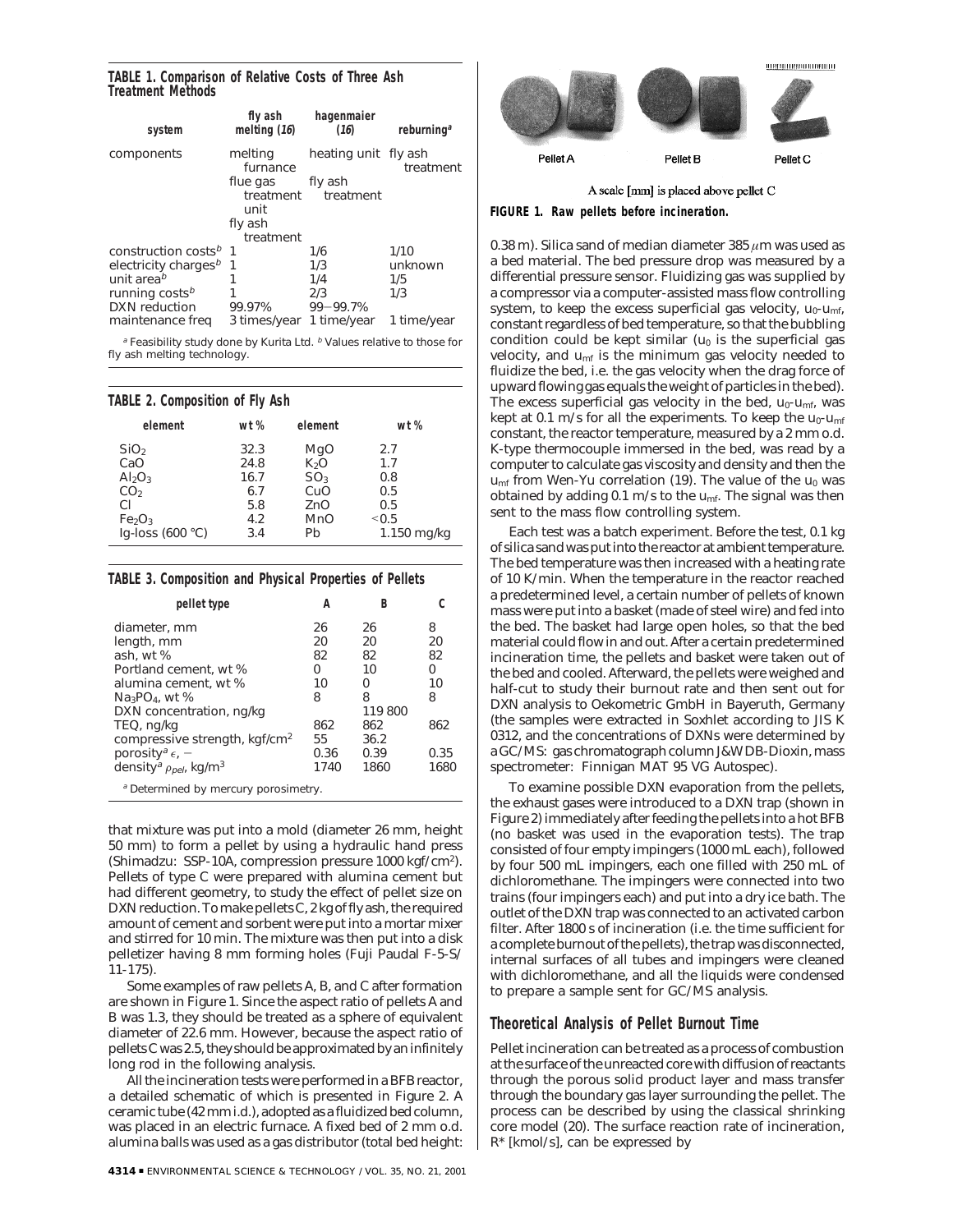

controlling system

**FIGURE 2. Schematic of the experimental setup.**

$$
R^* = A_s k_s X_{C,v} C_s \tag{1}
$$

where *As* [m2] is the surface area of the shrinking unreacted core containing carbonaceous material,  $C_s$  [kmol $O_2/m^3$ ] is the oxygen concentration in the pores at the core surface,  $k_s$  [m/s] is the surface reaction rate constant for a pure carbonaceous pellet,  $X_{C,v}$  [m<sup>3</sup>carbonacious material/m<sup>3</sup>pellet] is the volume fraction of the carbonaceous material in the pellet, and, accordingly, *ksXC,v* is the apparent reaction rate constant.

By expressing the surface reaction rate of incineration as in eq 1, we obtain the following expression for the incineration time,  $t_c$  (i.e. the time for a complete burnout of a pellet) as a function of pellet diameter,  $d_{pel}$  [m], pellet density,  $\rho_{pel}$  [kg/ m3], oxygen concentration at a place sufficiently apart from the pellet,  $C_{\infty}$  [kmol $O_2/m^3$ ], and initial mass fraction of carbonaceous materials in the pellet,  $X_C$  [kg/kg]:

$$
t_c = \frac{\rho_{\text{pe}} X_c d_{\text{pe}}}{2M_c C_{\infty}} \left( \frac{1}{k_s X_{C,v}} + \frac{d_{\text{pe}}}{\alpha D_e} + \frac{1}{\beta k_f} \right) \tag{2}
$$

In eq 2,  $M_c$  is the molecular weight of carbon [kgC/kmol],  $D_e$  is the effective intraparticle mutual diffusivity  $[m^2/s]$ ,  $k_f$ is the mass transfer coefficient to the pellet in the bed [m/s], and  $\alpha$  and  $\beta$  are coefficients ( $\alpha = 8$  and  $\beta = 2$  for a rod and  $\alpha = 12$  and  $\beta = 3$  for a sphere).

The effective diffusivity in the pellet, *De*, is calculated from the following equation of Satterfield and Sherwood (*21*)

$$
D_e = D_{O2/N2} \frac{\epsilon}{\tau} \tag{3}
$$

where  $D_{02/N2}$  [m<sup>2</sup>/s] is the mutual diffusivity of oxygen in oxygen-nitrogen mixture,  $\epsilon$  [-] is pellet porosity, and  $\tau$  [-] is the tortuosity factor of the pores.

*DO2/N2* was calculated based on the equation of Fuller-Schettler-Giddings (*22*). To calculate the mass transfer coefficient, *kf* [m/s], the following Avedesian and Davidson's (*23*) expression was adopted

$$
k_f = \frac{2D_{O2/N2}}{d_{pel}} \epsilon_{mf} \tag{4}
$$

where  $\epsilon_{\text{mf}}[-]$  is the voidage of the emulsion phase in the bed, assumed to be 0.5 in the present study.

#### **Results and Discussion**

Figure 3a,b shows some photos of pellet cross-sections after incineration. A dark unreacted core, observed inside each sample in Figure 3a, indicated that the pellet incineration time was not sufficient for a complete burnout. The pellets with no dark core (shown in Figure 3b), corresponded to those incinerated long enough to be completely reburned. The size of the unreacted core was determined from a blackand-white digital image of pellet cross-section by using graphic software for image analysis,*WinROOF 3.5*. Each pixel in the picture was classified into one of 256 gray scale classes, and as a result a bimodal PDF histogram was obtained  $(PDF = probability density function)$ . The minimum value of PDF between these two maximums was assumed to correspond to the boundary area between the incinerated zone and the unreacted core. By converting the picture and setting up all the gray scale classes below this minimum as white, and these above it as black, a clear separation surface between the unreacted core and the incinerated area was obtained. Length and width of the core was measured three times with an accuracy of 0.5 mm, and the average value was obtained. The approximately rectangular cross-sections of length *a* and width *b* of pellets A or B were expressed by the equivalent diameter *d*, which was calculated by the following formula:

$$
d = \frac{2ab}{a+b} \tag{5}
$$

In Figure 3c,d the incineration rate of pellets (determined from the size of unreacted core) is presented as a function of time for  $T = 700^{\circ}$  and 800 °C. The incineration rate increased with temperature. For pellets A and B the unreacted core disappeared after 1800 s of incineration at 700 °C and after 1500 s at 800 °C. For pellets of type C these values were 600 and 300 s, respectively.

To determine the reaction rate constants, the experimental data of Figure 3c,d were compared with numerical calculations, substituting pellet porosity and density from Table 3. For each pellet the values of  $D_e$  and  $k_f$  were calculated from eqs 3 and 4, assuming the tortuosity factor  $\tau$  =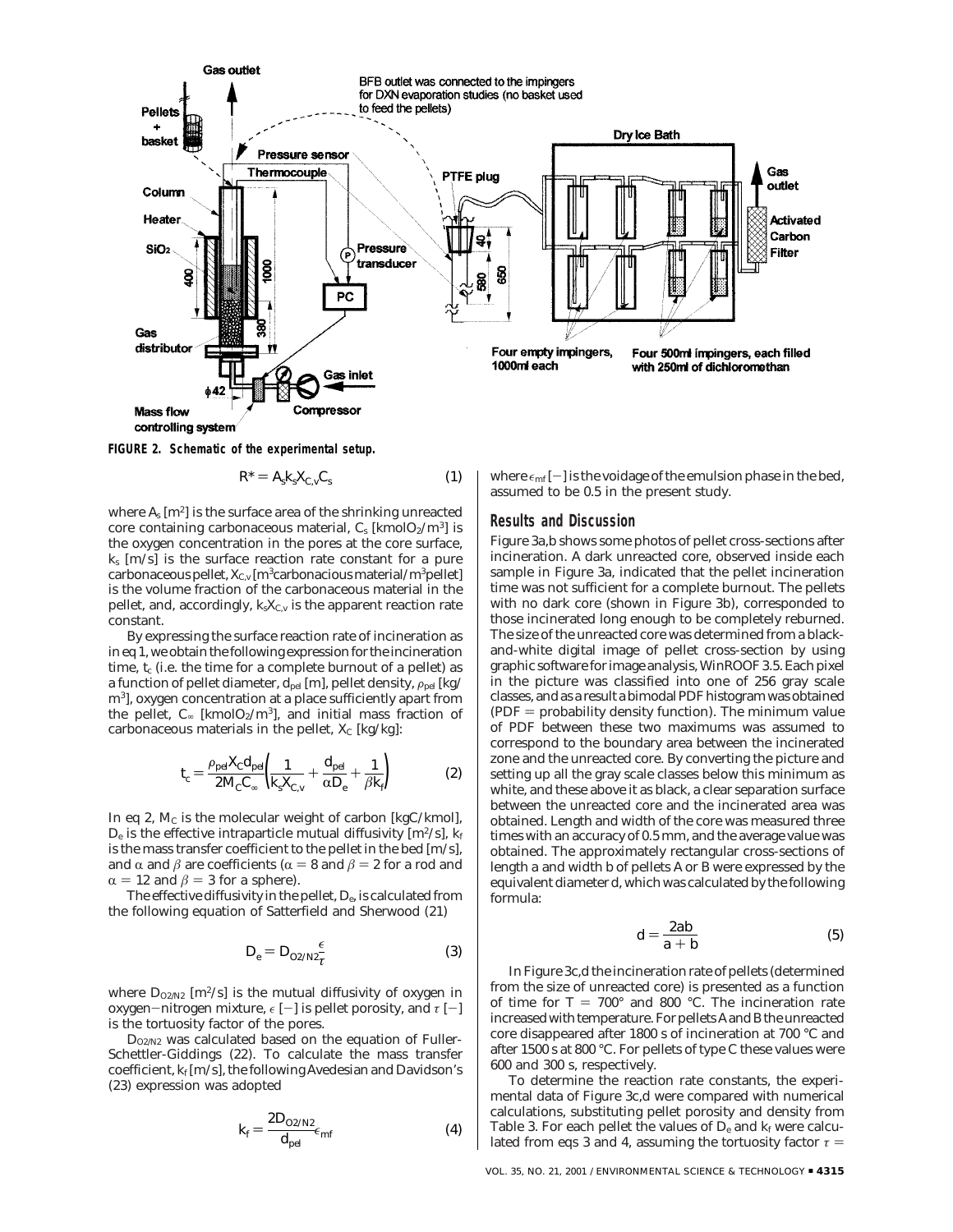

Pellet A, uo-umf=0.1m/s, t=900s, dsioz=385um

a) Incomplete incineration

## **Hondamontoniana** Pellet A, t=1800s Pellet C, t=600s Pellet B, t=1800s ua-umf=0.1m/s. T=700°C. dsioz=385um

## (b) Complete incineration



**FIGURE 3. Cross-sections of pellets (a and b) and pellet incineration rates versus time (c and d).**

|                                                                                                                               |      | contribution of each rate step to<br>the overall incineration time |     |                                                |     |                                                          |     | time required<br>for complete                 |                   |  |
|-------------------------------------------------------------------------------------------------------------------------------|------|--------------------------------------------------------------------|-----|------------------------------------------------|-----|----------------------------------------------------------|-----|-----------------------------------------------|-------------------|--|
| pellet<br>temp                                                                                                                |      | A: chemical<br>reaction<br>$\gamma$ /ks $X_{C,v}$                  |     | B: ash<br>diffusion<br>$\gamma d_p/\alpha D_e$ |     | C: gas<br>diffusion<br>$\gamma$ I $\beta$ k <sub>f</sub> |     | incineration<br>$t_{\rm calc}$<br>$A + B + C$ |                   |  |
| type                                                                                                                          | r°C1 | [s]                                                                | [%] | [s]                                            | [%] | [s]                                                      | [%] | [s]                                           | $t_{\rm exp}$ [S] |  |
| А                                                                                                                             | 700  | 669                                                                | 35  | 830                                            | 44  | 397                                                      | 21  | 1896                                          | 1500-1800         |  |
| в                                                                                                                             | 700  | 715                                                                | 36  | 819                                            | 42  | 425                                                      | 22  | 1959                                          | 1500-1800         |  |
| C                                                                                                                             | 700  | 230                                                                | 50  | 156                                            | 34  | 73                                                       | 16  | 459                                           | $300 - 600$       |  |
| А                                                                                                                             | 800  | 384                                                                | 25  | 773                                            | 50  | 373                                                      | 25  | 1530                                          | 1200-1500         |  |
| В                                                                                                                             | 800  | 408                                                                | 26  | 758                                            | 48  | 395                                                      | 26  | 1561                                          | 1200-1500         |  |
| C                                                                                                                             | 800  | 132                                                                | 38  | 145                                            | 42  | 68                                                       | 20  | 345                                           | $180 - 300$       |  |
| <sup>a</sup> $1/k_sX_{c,v}$ : fitted for experimental data, $\gamma = \rho_{\text{pel}}X_c d_{\text{pel}}/(2M_cC_{\infty})$ . |      |                                                                    |     |                                                |     |                                                          |     |                                               |                   |  |

**TABLE 4. Comparison of Calculated and Experimental**

**Incineration Times***<sup>a</sup>*

3 in eq 3.  $k_sX_{C,v}$  was determined by fitting the model prediction with experimental data. For all three types of pellets, the calculations with the apparent reaction rate constant  $k_s X_{C_v} = 0.013$  at 700 °C and 0.025 m/s at 800 °C agreed quite well with the experimentally determined core shrinking process.

To show the contribution of chemical reaction, ash diffusion and gas diffusion to the total pellet incineration time, the values of  $t_c$ , calculated from eq 2 with the experimentally fitted reaction rate constants, are presented in Table 4. For pellets A and B, regardless of the temperature, the main component, responsible for roughly 40-50% of the total incineration time, is the diffusion through the porous product layer surrounding the unreacted core. Contribution of chemical reaction is about 25-35% and external gas diffusion about 20-25%. For rodlike pellets C, the contribution of diffusion through the pellet was roughly 40%, the contribution of chemical reaction roughly 35-40%, and that of gas diffusion only about 15-25% of the total incineration time at both 700° and 800 °C.

Based on preliminary experiments on pellet attrition in the bed, the studies on DXN reduction were only carried out for pellets A and C containing alumina cement and having higher attrition resistance than pellets B, made with portland cement.

The effect of temperature and incineration time on DXN homologue pattern is shown in Figure 4. Higher incineration temperature of pellets C (Figure 4a) brought about higher DXN decomposition rate. After 180 s of incineration at 900 °C, the total concentration of each DXN homologue decreased from about 10 000 ng/kg to well below 100 ng/kg. As for the toxicity equivalent, TEQ, the total DXN concentration was 583.1 ng/kg, 405.6 ng/kg, and 4 ng/kg, for the temperatures 600, 700, and 900 °C, respectively. However, high reaction temperature is not recommended for incineration, because the efficiency of heavy metals and chlorine capture by Na3PO4 will decrease, and agglomeration of the bed may take place. As can be seen in Figure 4b the lowest DXN concentration in pellets C was obtained after complete burnout (i.e. after 600 s of incineration at 700 °C). The concentration of each homologue fell well below 10 ng/kg for PCDD and below 70 ng/kg for PCDF. The residual concentration of DXNs in the sample was 104.2 ng/kg or 2.2 ngTEQ/kg. The effect of incineration time and temperature on the efficiency of DXN reduction in pellets A is shown in Figure 4c. Similar to the results obtained for pellets C, a longer residence time brought about higher reduction efficiency. At 700 °C and complete incineration of pellets A (i.e. after 1800 s), the concentration of each homologue was below 10 ng/kg, what corresponded to the total TEQ of 0.9 ng/kg. Additionally, for reaction time sufficiently long for a complete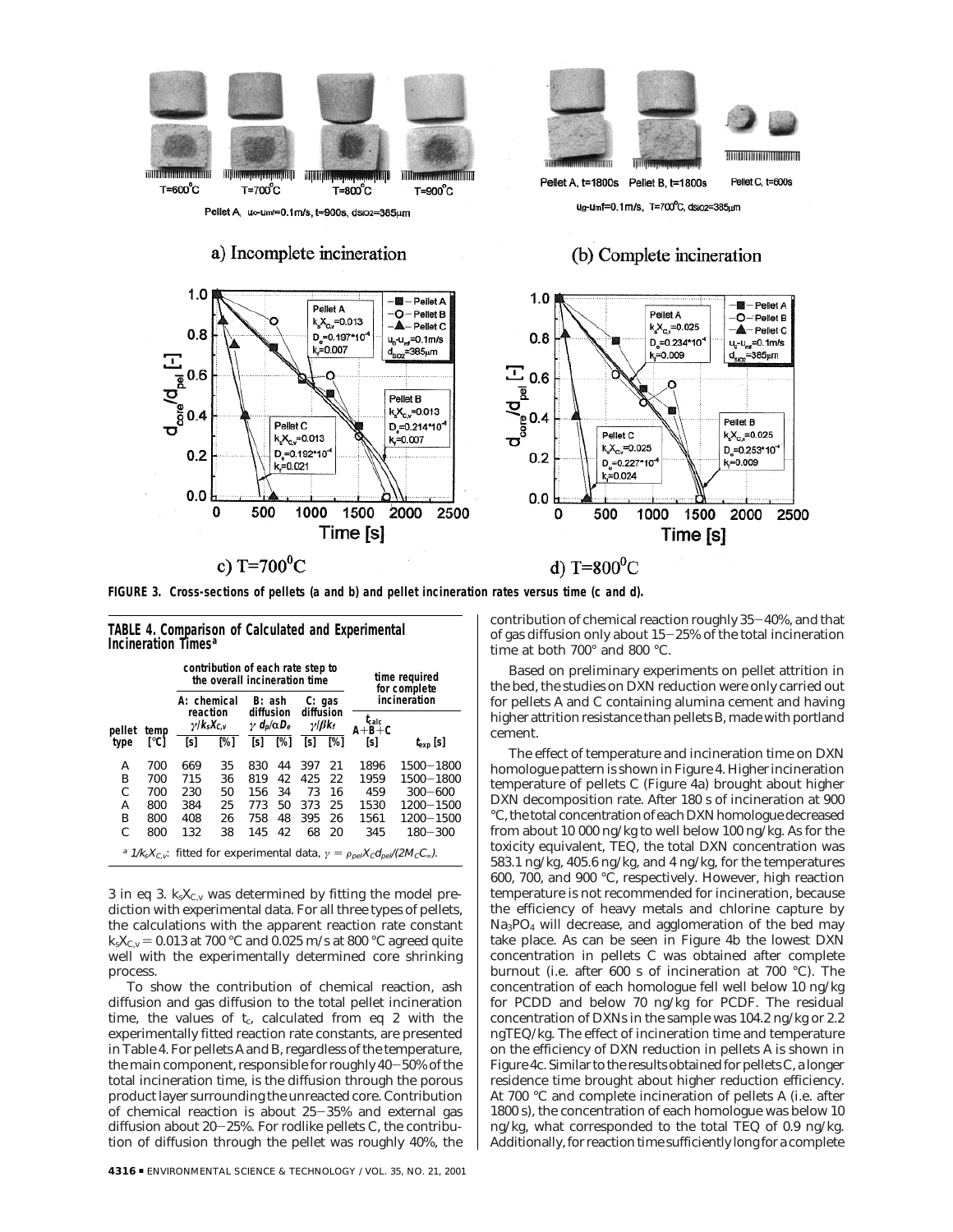

c) Effect of temperature and incineration time – pellets A

FIGURE 4. Effect of temperature and incineration time on DXN homologue pattern (all tests were done with a bed of silica sand of  $d_{SiO2}$  $=$  385  $\mu$ m and at  $u_0$ - $u_{\text{mf}} = 0.1$  m/s).

incineration, there was almost no change of DXN concentration, regardless if the bed was operated at 700 or 800 °C.

Figure 5 shows the effect of temperature and incineration time on the reduction of DXNs (parts a and b) and coplanar PCBs (parts c and d). As shown in Figure 5a, at 600 °C but with the residence time shorter than required for a complete burnout (i.e. 900 s for pellets A and 180 s for pellets C), the

total TEQ of DXNs decreased from 862 ng/kg to 105.2 ng/kg (pellets A) and 583.1 ng/kg (pellets C). At 700 °C, the residual TEQ was 1.7 ng/kg and 405.6 ng/kg, respectively. However, the incineration of pellets A for 1800 s brought about the decrease of TEQ below 1 ng/kg at both 700 and 800 °C. As can be seen in Figure 5b, the lowest concentration of DXNs was obtained at incineration time sufficient for a complete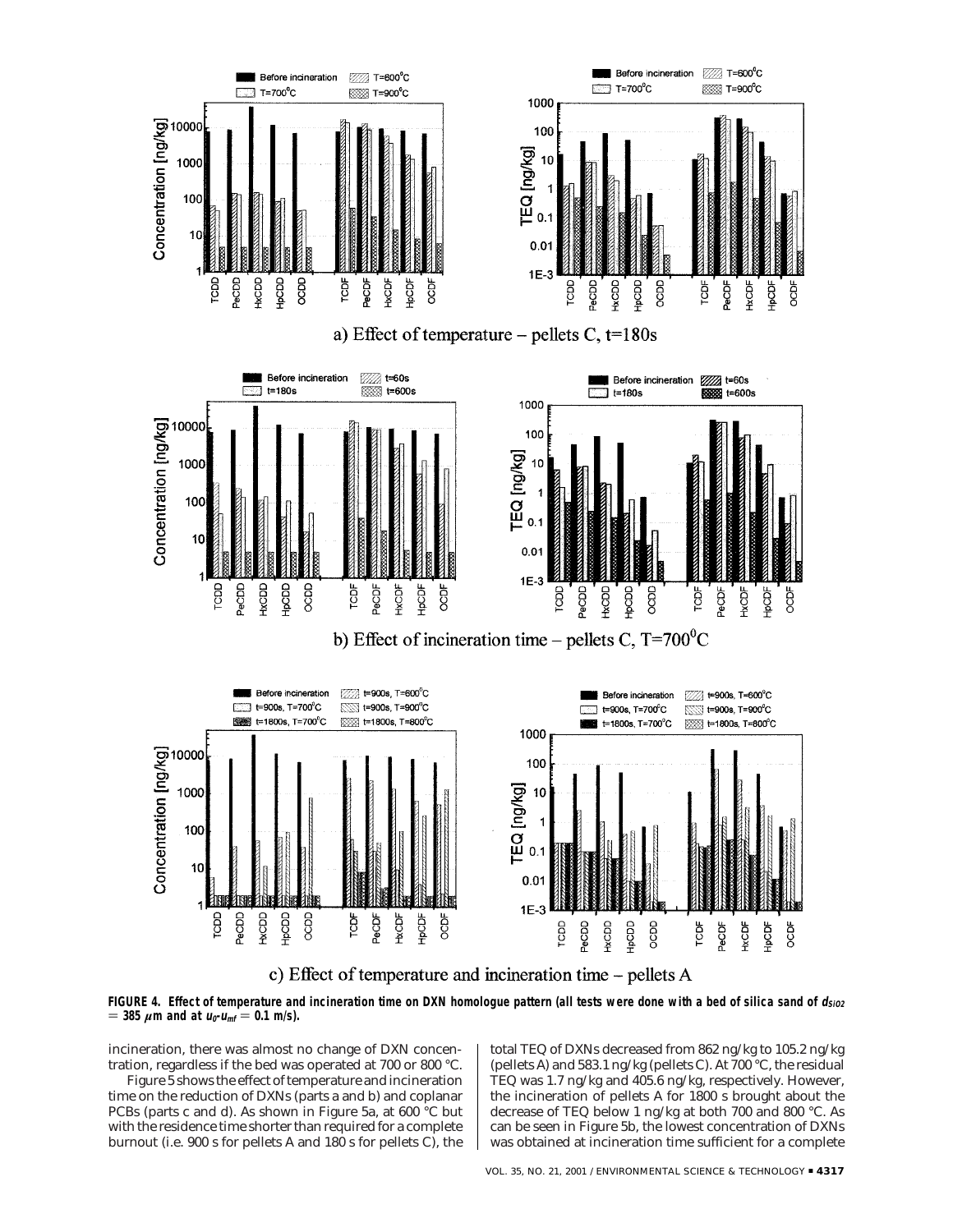

FIGURE 5. Residual concentrations of DXNs (a and b) and coplanar PCBs (c and d) versus incineration temperature and time  $(d_{SIO2} = 385$  $\mu$ m,  $u_0$ - $u_{\text{mf}} = 0.1$  m/s).



**FIGURE 6. Concentration of DXNs versus degree of pellet incineration at various temperatures (** $d_{SiO2} = 385 \mu m$ **,**  $u_0 - u_{mf} = 0.1 \text{ m/s}$ **).** 

burnout (i.e. 1800 s for pellets A and 600 s for pellets C). In such case the TEQ of pellets decreased to 0.9 ng/kg and 2.2 ng/kg. This corresponded to the efficiency of DXN reduction in the pellet of 99.9% and 99.7%, respectively.

As shown in Figure 5c, the incineration of pellets C at 600, 700, and 900 °C for 180 s brought about the decrease of TEQ of coplanar PCBs to about 40 ng/kg, 30 ng/kg, and below 1 ng/kg, respectively. The TEQ of coplanar PCBs was calculated according to WHO/IPCS 1997. For pellets A, the concentration of coplanar PCBs was 2 ng TEQ/kg after 900 s of incineration at 600 °C, but it fell below 0.2 ngTEQ/kg if the pellets were incinerated at 700 or 900 °C. Similar concentrations of coplanar PCBs were measured after 1800 s of incineration at 700 and 800 °C. As shown in Figure 5d, the lowest



**FIGURE 7. DXN evaporation versus temperature.**

concentrations of coplanar PCBs (i.e. below 0.4 ng TEQ/kg for pellets C and below 0.2 ng TEQ/kg for pellets A) were obtained for completely incinerated pellets. This is similar to the results obtained for DXNs (cf. Figure 5b).

As shown in Figure 6 the efficiency of DXN reduction was proportional to the degree of incineration, reaching maximum for a completely incinerated pellet, regardless of pellet type and bed temperature.

Figure 7 shows the results of DXN evaporation studies. After 1800 s of incineration of both pellets A and C, the amount of evaporated DXNs did not exceed 3%, regardless of pellet type and incineration temperature. In an industrial system most of these evaporated and nondecomposed DXNs should probably be adsorbed by fly ash particles, which are then captured by the bag filter and again pelletized and reburned in the bed.